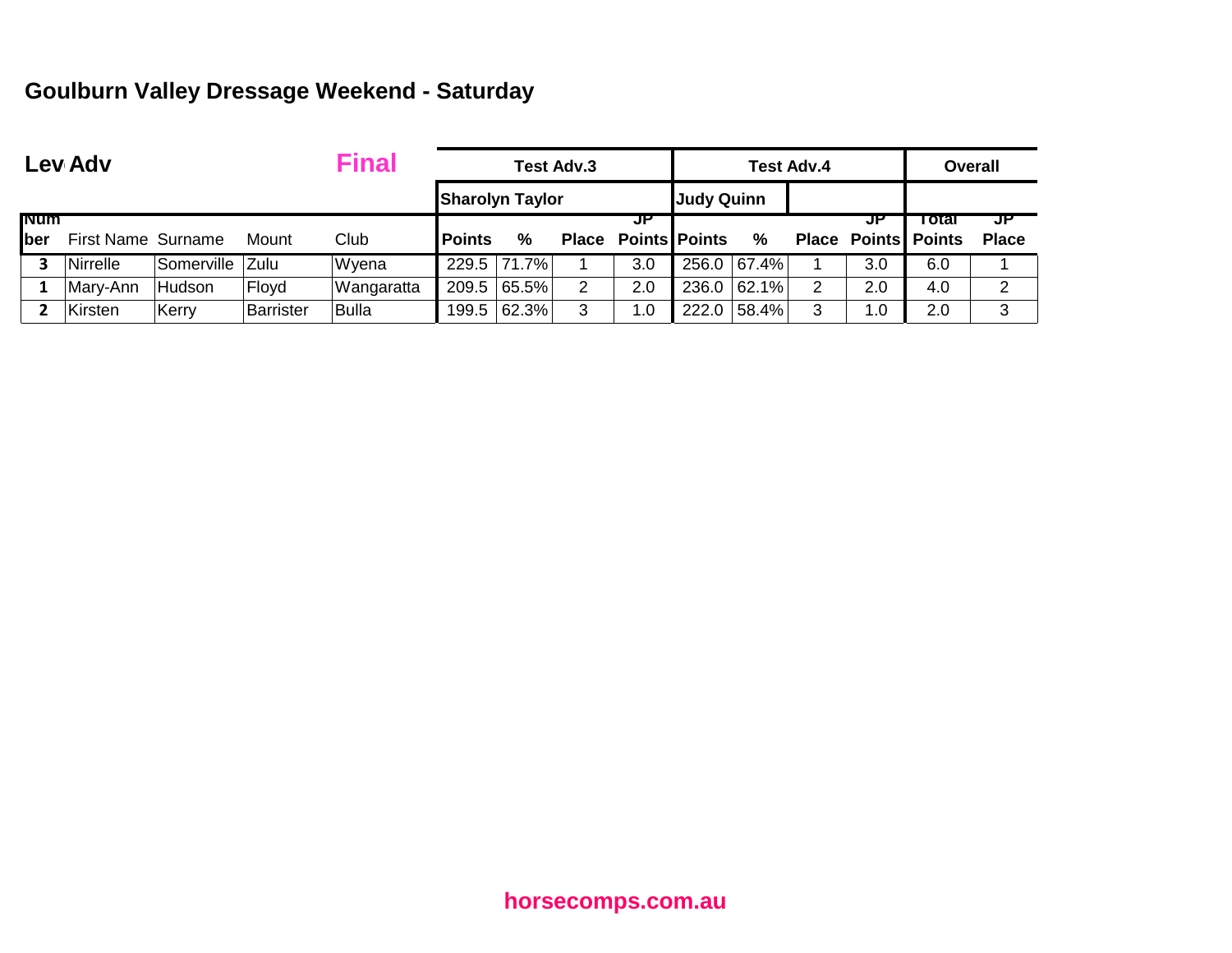| Lev              |             |                |                                  | Final                     |                        |       | <b>Test 1.3</b> |                      |                   | <b>Test 1.4</b> |                | <b>Overall</b> |               |                |
|------------------|-------------|----------------|----------------------------------|---------------------------|------------------------|-------|-----------------|----------------------|-------------------|-----------------|----------------|----------------|---------------|----------------|
|                  |             |                |                                  |                           | <b>Sharolyn Taylor</b> |       |                 |                      | <b>Judy Quinn</b> |                 |                |                |               |                |
| <b>Num</b> First |             |                |                                  |                           |                        |       |                 | JP                   |                   |                 |                | JP             | Total         | ਹਸ             |
| ber              | Name        | Surname        | Mount                            | Club                      | <b>Points</b>          | %     | <b>Place</b>    | <b>Points Points</b> |                   | $\frac{0}{0}$   | <b>Place</b>   | <b>Points</b>  | <b>Points</b> | <b>Place</b>   |
| <b>112 Kim</b>   |             | Furness        | Gwarryen Frodo                   | <b>Goulburn Valley EC</b> | 240.0                  | 68.6% | 3               | 10.0                 | 246.0             | 68.3%           |                | 12.0           | 22.0          |                |
| 110              | Sonya       | MacKay         | Platinum Jag                     | <b>Goulburn Valley EC</b> | 239.5                  | 68.4% | 4               | 9.0                  | 234.5             | 65.1%           | 4              | 9.0            | 18.0          | $\overline{2}$ |
| 106              | Penelope    | Thomson        | Van Eyk Sugarman                 | Mansfield                 | 240.5                  | 68.7% | $\overline{2}$  | 11.0                 | 229.5             | 63.8%           | $\overline{7}$ | 6.0            | 17.0          | 3              |
| 109              | Chantel     | Thomas         | Ponderosa Stud Lovel Sugarloaf   |                           | 237.0                  | 67.7% | 5               | 8.0                  | 232.5             | 64.6%           | 5              | 8.0            | 16.0          | 4              |
| 107              | Janette     | <b>Borella</b> | Cooramin Royal Willia Rich River |                           | 245.0                  | 70.0% |                 | 12.0                 | 221.5             | 61.5%           | 9              | 4.0            | 16.0          | 5              |
| 104              | Sue         | Enright        | Pepper                           | Lancefield                | 227.0                  | 64.9% | 9               | 4.0                  | 238.5             | 66.3%           | $=2$           | 10.5           | 14.5          | 6              |
| 103              | Tara        | Lawrey         | Simmering                        | <b>Bulla</b>              | 224.0                  | 64.0% | 10              | 3.0                  | 238.5             | 66.3%           | $=2$           | 10.5           | 13.5          | $\overline{7}$ |
| 102              | Nikki       | humbert        | Coldstream upon a staEchuca      |                           | 227.5                  | 65.0% | 8               | 5.0                  | 232.0             | 64.4%           | 6              | 7.0            | 12.0          | 8              |
|                  | $108$ Kelly | Morrow         | Two Morrow's Money   Glenvale    |                           | 234.5                  | 67.0% | 6               | 7.0                  | 220.5             | 61.3%           | 10             | 3.0            | 10.0          | 9              |
| 114              | Sally       | Mitchell       | <b>Harvest Trilogy</b>           | Elmore                    | 231.0                  | 66.0% | $\overline{7}$  | 6.0                  | 218.0             | 60.6%           | 11             | 2.0            | 8.0           | 10             |
| 113              | Fiona       | Mckenzie       | <b>AP Freda</b>                  | <b>VDS</b>                | 209.5                  | 59.9% | 11              | 2.0                  | 225.5             | 62.6%           | 8              | 5.0            | 7.0           | 11             |
| 105              | Pamela      | Barkley        | Widget the midget                | Yarra Valley and Lily     | 173.5                  | 49.6% | 12              | 1.0                  | 210.0             | 58.3%           | 12             | 1.0            | 2.0           | 12             |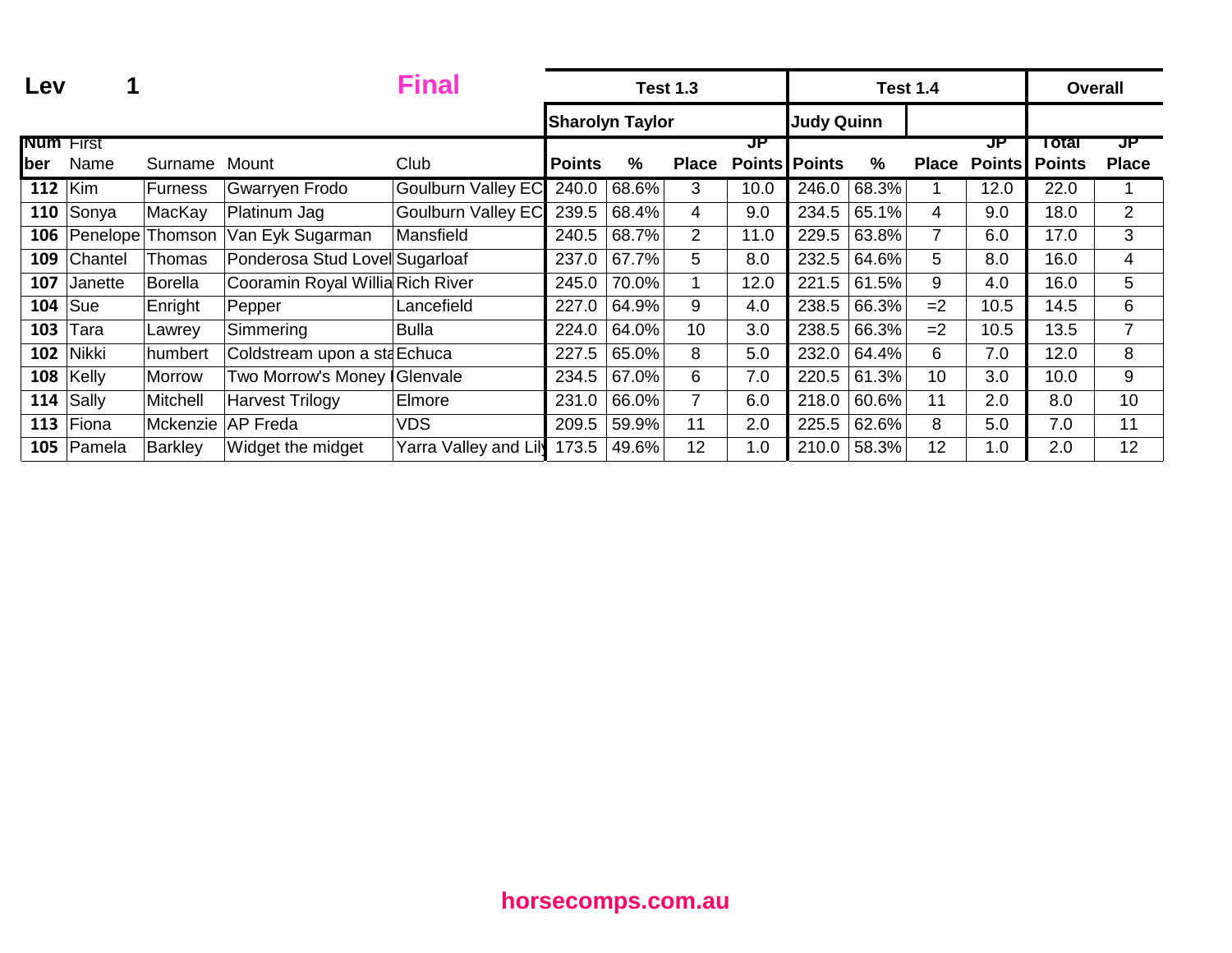| Lev              | $\mathbf 2$   |                | <b>Final</b>                       |                           |               | <b>Test 2.3</b>         |                |                     | <b>Test 2.4</b> |                    |                | <b>Overall</b>      |                        |                    |
|------------------|---------------|----------------|------------------------------------|---------------------------|---------------|-------------------------|----------------|---------------------|-----------------|--------------------|----------------|---------------------|------------------------|--------------------|
|                  |               |                |                                    |                           |               | <b>Marie Vandenberg</b> |                |                     |                 | Louise Bayly-Jones |                |                     |                        |                    |
| <b>Num First</b> | Name          |                | Mount                              | Club                      | <b>Points</b> | $\%$                    | <b>Place</b>   | JP<br><b>Points</b> |                 | $\frac{0}{0}$      |                | JP<br><b>Points</b> | Total<br><b>Points</b> | ਹਾ<br><b>Place</b> |
| ber              |               | Surname        |                                    |                           |               |                         |                |                     | Points          |                    | <b>Place</b>   |                     |                        |                    |
| 210              | Andrea        | Fuller         | <b>Furst Felix</b>                 | <b>Rich River</b>         | 228.0         | 69.1%                   | $\overline{2}$ | 20.0                | 231.0           | 72.2%              | 1              | 21.0                | 41.0                   |                    |
| 211              | Kate          | Osborne        | Santica W                          | <b>Goulburn Valley EC</b> | 227.5         | 68.9%                   | 3              | 19.0                | 208.0           | 65.0%              | $\overline{7}$ | 15.0                | 34.0                   | $\overline{2}$     |
| 205              | Laura         | Hoffman        | Nungarra Royal Order               | Lancefield                | 226.0         | 68.5%                   | $=4$           | 17.5                | 209.5           | 65.5%              | 6              | 16.0                | 33.5                   | 3                  |
| 221              | Steven        | Gibbons        | Regal Bentonello                   | Gisborne                  | 224.5         | 68.0%                   | 6              | 16.0                | 210.0           | 65.6%              | $=4$           | 17.5                | 33.5                   | 4                  |
| 213              | Mandy         | <b>Edwards</b> | San Sassy                          | Yarra Glen ARC            | 220.5         | 66.8%                   | $=9$           | 12.5                | 215.0           | 67.2%              | $\overline{2}$ | 20.0                | 32.5                   | 5                  |
| 215              | Robyn         | Reed           | Fidermann                          | Wyena                     | 222.5         | 67.4%                   | $\overline{7}$ | 15.0                | 206.0           | 64.4%              | 8              | 14.0                | 29.0                   | 6                  |
| 208              | Skyla         | Cox            | Rockfire U-Turn                    | <b>Goulburn Valley EC</b> | 228.5         | 69.2%                   | 1              | 21.0                | 192.5           | 60.2%              | 14             | 8.0                 | 29.0                   | $\overline{7}$     |
| 218              | Stephanie     | Ritchie        | <b>Between the Beats</b>           | Off The Track             | 226.0         | 68.5%                   | $=4$           | 17.5                | 193.5           | 60.5%              | 13             | 9.0                 | 26.5                   | 8                  |
| 209              | Alicia        | <b>Bone</b>    | <b>Sparkling Neon</b>              | Lancefield                | 216.5         | 65.6%                   | 15             | 7.0                 | 210.5           | 65.8%              | 3              | 19.0                | 26.0                   | 9                  |
| 212              | Jennie        | Kadiki         | <b>Mystic Park Chanel</b>          | Keysborough               | 220.5         | 66.8%                   | $=9$           | 12.5                | 203.5           | 63.6%              | 9              | 13.0                | 25.5                   | 10                 |
| 222              | Robyn         | Shankly        | Champagne Errol Flynn Macclesfield |                           | 219.5         | 66.5%                   | 11             | 11.0                | 200.0           | 62.5%              | 10             | 12.0                | 23.0                   | 11                 |
| 219              | Lauren        | Giacomelli     | Totiamir                           | Hurstbridge               | 219.0         | 66.4%                   | 12             | 10.0                | 196.0           | 61.3%              | 11             | 11.0                | 21.0                   | 12                 |
| 207              | Leoni.        | McDonald       | Mondelago                          | Bendigo                   | 203.0         | 61.5%                   | 19             | 3.0                 | 210.0           | 65.6%              | $=4$           | 17.5                | 20.5                   | 13                 |
| 220              | Maree         | Cochrane       | SP Sangria                         | <b>Goulburn Valley EC</b> | 222.0         | 67.3%                   | 8              | 14.0                | 190.0           | 59.4%              | $=16$          | 5.5                 | 19.5                   | 14                 |
| 217              | Wendy         | Kimpton        | Strzelecki DeWalt                  | Albury Wodonga            | 217.0         | 65.8%                   | 14             | 8.0                 | 195.0           | 60.9%              | 12             | 10.0                | 18.0                   | 15                 |
| 206              | Melody        | Pappin         | Polly Nintu Whispers               | Echuca                    | 218.5         | 66.2%                   | 13             | 9.0                 | 192.0           | 60.0%              | 15             | 7.0                 | 16.0                   | 16                 |
| 216              | Samantha      | Mizzi          | Everton Fiderschön                 | Whittlesea                | 205.5         | 62.3%                   | 18             | 4.0                 | 190.0           | 59.4%              | $=16$          | 5.5                 | 9.5                    | 17                 |
| 223              | .isa          | Waddell        | <b>NEP Briar Isabella</b>          | Whittlesea                | 214.0         | 64.8%                   | 17             | 5.0                 | 183.0           | 57.2%              | 19             | 3.0                 | 8.0                    | 18                 |
| 214              | <b>Barb</b>   | Chenoweth      | Santa                              | Albury Wodonga            | 214.5         | 65.0%                   | 16             | 6.0                 | 179.0           | 55.9%              | 20             | 2.0                 | 8.0                    | 19                 |
| 224              | Virginia      | Mock           | Churinga Park Dreamtir Hurstbridge |                           | 197.5         | 59.8%                   | 20             | 2.0                 | 188.5           | 58.9%              | 18             | 4.0                 | 6.0                    | 20                 |
|                  | 204 $ $ Kylie | Morrison       | <b>SWS Reverence</b>               | <b>Rich River</b>         | Ret           | 0.0%                    | 21             | 1.0                 | 168.0           | 52.5%              | 21             | 1.0                 | 2.0                    | 21                 |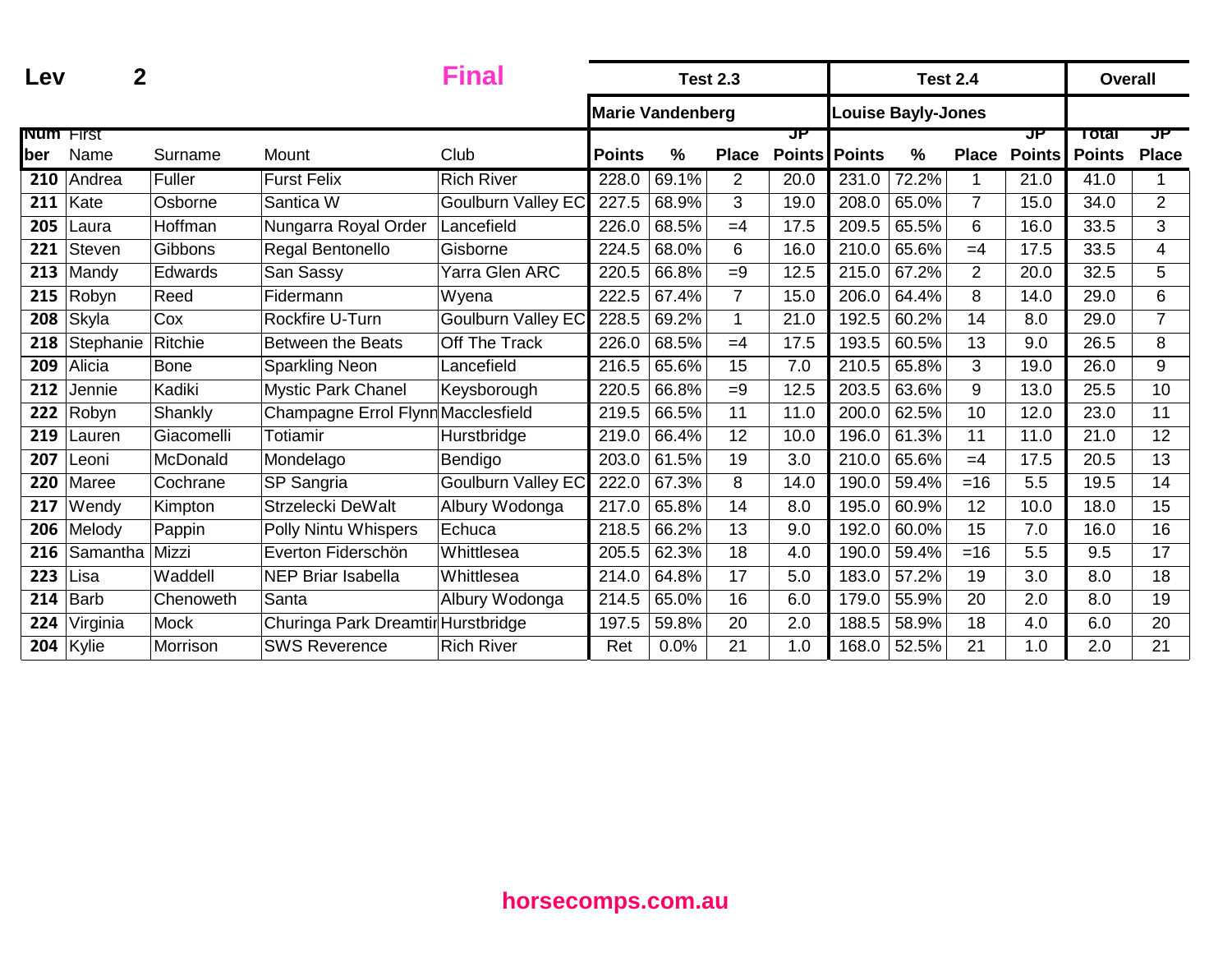| Lev              |           | 3 A       |                                        | Final                     | <b>Test 3.3</b> |                        |                |      |                      |       | <b>Test 3.4</b> |               | Overall       |                |
|------------------|-----------|-----------|----------------------------------------|---------------------------|-----------------|------------------------|----------------|------|----------------------|-------|-----------------|---------------|---------------|----------------|
|                  |           |           |                                        |                           |                 | <b>Sharolyn Taylor</b> |                |      | <b>Judy Quinn</b>    |       |                 |               |               |                |
| <b>Num First</b> |           |           |                                        |                           |                 |                        |                | JP   |                      |       |                 | JP            | Total         | JP             |
| ber              | Name      | Surname   | Mount                                  | Club                      | <b>Points</b>   | $\%$                   | <b>Place</b>   |      | <b>Points Points</b> | %     | <b>Place</b>    | <b>Points</b> | <b>Points</b> | <b>Place</b>   |
| 308              | Tia       | Andrews   | <b>Swing Time Merlin</b>               | <b>Rich River</b>         | 199.5           | 68.8%                  | 3              | 13.0 | 213.0                | 73.4% |                 | 16.0          | 29.0          |                |
| 312              | Rebecca   | Keane     | Hollingrove finalist                   | <b>Goulburn Valley EC</b> | 200.5           | 69.1%                  | $\overline{2}$ | 14.0 | 209.5                | 72.2% | $\overline{2}$  | 15.0          | 29.0          | $\overline{2}$ |
| 314              | Jodi      | Lloyd     | Navaho Sun                             | Echuca                    | 196.0           | 67.6%                  | 6              | 10.0 | 203.5                | 70.2% | 3               | 14.0          | 24.0          | 3              |
| 307              | Summer    | Cox       | Calveston Helanic Roya Goulburn Valley |                           | 197.5           | 68.1%                  | $=4$           | 11.5 | 198.5                | 68.4% | 5               | 12.0          | 23.5          | 4              |
| 318              | janelle   | stevenson | <b>JSS Oliver Twist</b>                | <b>Benalla</b>            | 195.0           | 67.2%                  | $=7$           | 8.5  | 200.5                | 69.1% | 4               | 13.0          | 21.5          | 5              |
| 313              | Glenda    | Castles   | <b>Bloomfield Furstin Ench Elmore</b>  |                           | 197.5           | 68.1%                  | $=4$           | 11.5 | 191.5                | 66.0% | 8               | 9.0           | 20.5          | 6              |
| 301              | Kerrie    | Coffey    | <b>Million Dollar Bill</b>             | Lancefield                | 205.5           | 70.9%                  |                | 15.0 | 185.0                | 63.8% | 12              | 5.0           | 20.0          | $\overline{7}$ |
| 320              | Jennie    | Elligate  | Cinder                                 | Echuca                    | 195.0           | 67.2%                  | $=7$           | 8.5  | 197.5                | 68.1% | 6               | 11.0          | 19.5          | 8              |
| 315              | Jessica   | Morrison  | Afterlife                              | Dunolly                   | 190.0           | 65.5%                  | 9              | 7.0  | 196.5                | 67.8% | $\overline{7}$  | 10.0          | 17.0          | 9              |
| 305              | ∟isa      | Glascott  | Desert gold                            | Echuca                    | 184.5           | 63.6%                  | 10             | 6.0  | 190.0                | 65.5% | 9               | 8.0           | 14.0          | 10             |
| 310              | Joanne    | Lilley    | <b>SLH D Mighty Mouse</b>              | <b>Rich River</b>         | 182.5           | 62.9%                  | 11             | 5.0  | 186.5                | 64.3% | 11              | 6.0           | 11.0          | 11             |
| 306              | Elizabeth | Robinson  | Rob roy duchess                        | Lancefield                | 181.5           | 62.6%                  | 13             | 3.0  | 187.5                | 64.7% | 10              | 7.0           | 10.0          | 12             |
| 317              | Stephanie | Harper    | Paradise Valley Bojesti Kyneton        |                           | 182.0           | 62.8%                  | 12             | 4.0  | 177.0                | 61.0% | 15              | 2.0           | 6.0           | 13             |
| 316              | Robin     | Crawford  | Hayes Park Budweiser Rich River        |                           | 178.0           | 61.4%                  | $=14$          | 1.5  | 181.5                | 62.6% | 13              | 4.0           | 5.5           | 14             |
| 311              | Megan     | Hart      | Saratoga Springs                       | Seymour                   | 178.0           | 61.4%                  | $=14$          | 1.5  | 180.5                | 62.2% | 14              | 3.0           | 4.5           | 15             |
| 303              | Lauren    | Quick     | <b>Blue Poppi</b>                      | <b>BDFEG</b>              |                 |                        |                |      | 174.0                | 60.0% | 16              | 1.0           |               |                |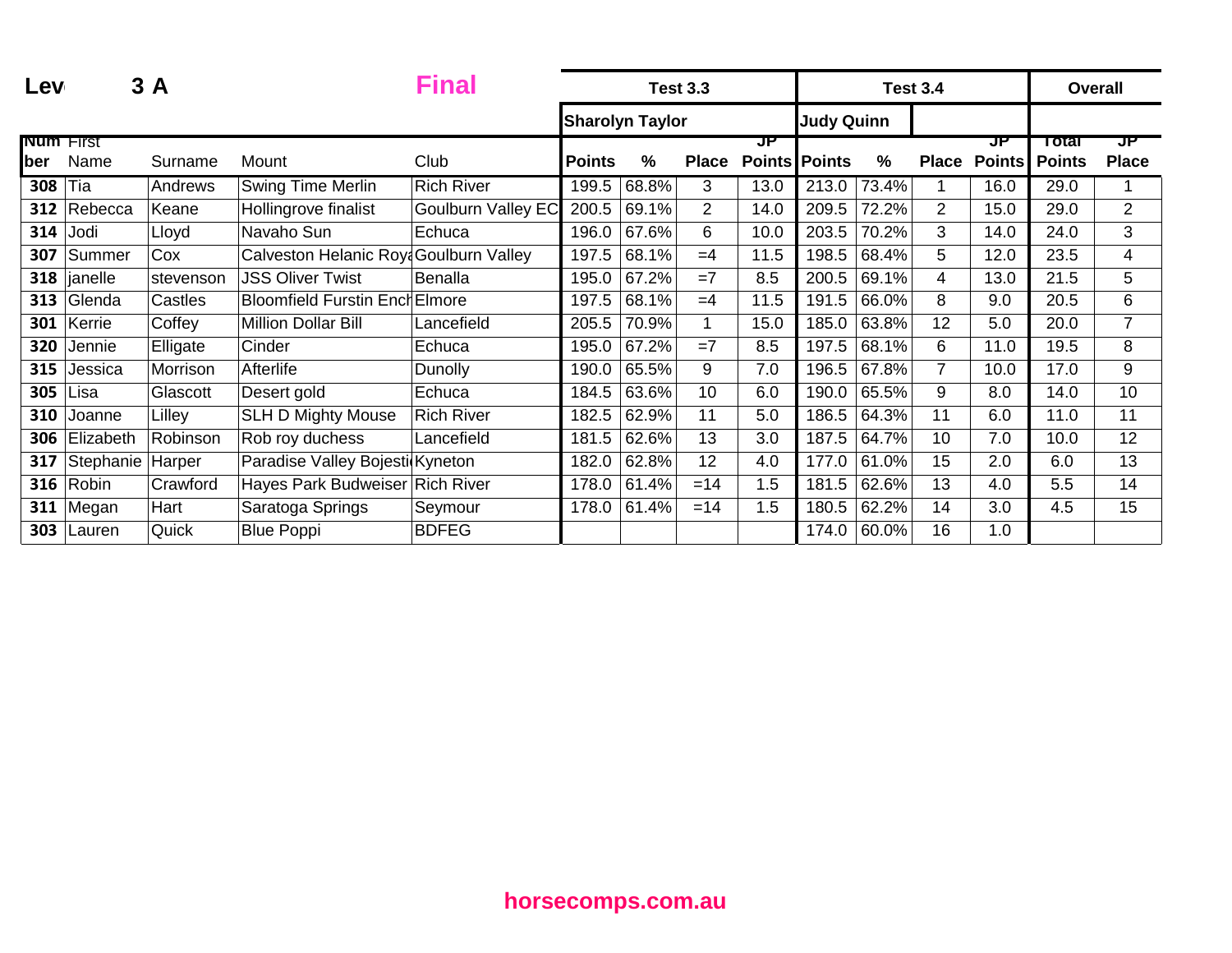| Lev                     |              | 3B                         |                                    | <b>Final</b>            | <b>Test 3.3</b>       |       |                |                     |                      | <b>Test 3.4</b> |                | <b>Overall</b>      |                        |                    |
|-------------------------|--------------|----------------------------|------------------------------------|-------------------------|-----------------------|-------|----------------|---------------------|----------------------|-----------------|----------------|---------------------|------------------------|--------------------|
|                         |              |                            |                                    |                         | <b>Sally Mitchell</b> |       |                |                     | <b>Kerrie Taylor</b> |                 |                |                     |                        |                    |
| <b>Num</b> First<br>ber | Name         | Surname                    | Mount                              | Club                    | <b>Points</b>         | %     | <b>Place</b>   | JP<br><b>Points</b> | <b>Points</b>        | %               | <b>Place</b>   | ਹਾ<br><b>Points</b> | Total<br><b>Points</b> | JP<br><b>Place</b> |
| 346                     | Michelle     | Barkley                    | Paihia Mr Darcy                    | Yarra Valley and Lilyda | 202.5                 | 69.8% | $\overline{2}$ | 22.0                | 209.0                | 72.1%           | 1              | 18.0                | 40.0                   | 1                  |
| 339                     | Tia          | Andrews                    | Smiths Squiggle                    | <b>Rich River</b>       | 199.5                 | 68.8% | 3              | 21.0                | 196.0                | 67.6%           | 3              | 16.0                | 37.0                   | $\overline{2}$     |
| 331                     | Tracey       | Hamilton                   | <b>Asian Tales</b>                 | Goulburn Valley SJC     | 196.0                 | 67.6% | $=4$           | 19.5                | 195.0                | 67.2%           | 4              | 15.0                | 34.5                   | 3                  |
| 338                     | Kate         | <b>Barker</b>              | Coldstream Usandra                 | Lancefield              | 194.0                 | 66.9% | $\overline{7}$ | 17.0                | 198.0                | 68.3%           | $\overline{2}$ | 17.0                | 34.0                   | 4                  |
| 337                     |              | Kimberle McCallum          | <b>Viewhill Milestone</b>          | Goulburn Valley EC      | 191.5                 | 66.0% | 10             | 14.0                | 188.5                | 65.0%           | $=6$           | 12.5                | 26.5                   | 5                  |
| 330                     | Jo           | Murphy                     | Springston                         | Goulburn Valley HTA     | 208.5                 | 71.9% | $\mathbf{1}$   | 23.0                | 169.0                | 58.3%           | 16             | 3.0                 | 26.0                   | 6                  |
| 335                     | Hayley       | Graham                     | Just Grace                         | <b>Benalla</b>          | 187.0                 | 64.5% | 13             | 11.0                | 189.5                | 65.3%           | 5              | 14.0                | 25.0                   | $\overline{7}$     |
| 347                     | Libby        | McDonald                   | Goldmine Scarlett Affail Leongatha |                         | 195.5                 | 67.4% | 6              | 18.0                | 177.0                | 61.0%           | $=12$          | 6.5                 | 24.5                   | 8                  |
| 336                     | Kerrie       | Tresize                    | Ashes of Jupiter                   | <b>Riddells Creek</b>   | 193.5                 | 66.7% | 8              | 16.0                | 178.5                | 61.6%           | $=10$          | 8.5                 | 24.5                   | 9                  |
| 349                     | Kate         | Scott                      | Moves like jaggar                  | Echuca                  | 196.0                 | 67.6% | $=4$           | 19.5                | 175.0                | 60.3%           | $=14$          | 4.5                 | 24.0                   | 10                 |
| 333                     | Ashleigh     | Glascott                   | Danson Bellissimo                  | Echuca                  | 192.0                 | 66.2% | 9              | 15.0                | 175.0                | 60.3%           | $=14$          | 4.5                 | 19.5                   | 11                 |
| 332                     | Brody        | Youna                      | <b>Big River Run</b>               | Goulburn Valley EC      | 189.0                 | 65.2% | 11             | 13.0                | 177.0                | 61.0%           | $=12$          | 6.5                 | 19.5                   | 12                 |
| 334                     | Laura        | Dobson                     | Matuvu Nemo                        | <b>Rich River</b>       | 181.0                 | 62.4% | $=18$          | 5.5                 | 179.5                | 61.9%           | 8              | 11.0                | 16.5                   | 13                 |
| 350                     | Marita       | Mullarvey                  | Kookaburra Park States Blackhill   |                         | 181.5                 | 62.6% | $=16$          | 7.5                 | 178.5                | 61.6%           | $=10$          | 8.5                 | 16.0                   | 14                 |
| 344                     | Jackie       | Kerry                      | Harley                             | <b>Bulla</b>            | 181.0                 | 62.4% | $=18$          | 5.5                 | 179.0                | 61.7%           | 9              | 10.0                | 15.5                   | 15                 |
| 348                     | Tiffany      | Walsh                      | LR Days Of Gold                    | Dunolly                 | 173.0                 | 59.7% | 22             | 2.0                 | 188.5                | 65.0%           | $=6$           | 12.5                | 14.5                   | 16                 |
| 351                     | Sharon       | Andrews                    | Zontario                           | North Eastern           | 186.0                 | 64.1% | 14             | 10.0                | 164.5                | 56.7%           | 18             | 1.0                 | 11.0                   | 17                 |
| 345                     | Emma-JaKelly |                            | Romboli Romance                    | Echuca                  | 181.5                 | 62.6% | $=16$          | 7.5                 | 165.0                | 56.9%           | 17             | 2.0                 | 9.5                    | 18                 |
| 340                     | Lisa         | Vermey                     | Isle of Manhattan                  | Gisborne                | Ret                   | 0.0%  | 23             | 1.0                 |                      |                 |                |                     |                        |                    |
| 409                     | David        | Veal                       | The Carrock Jazz                   | Burong                  | 174.0                 | 60.0% | 21             | $\overline{3.0}$    |                      |                 |                |                     |                        |                    |
| 352                     | Gary         | Mallinson                  | Quill                              | Wangaratta              | 188.0                 | 64.8% | 12             | 12.0                |                      |                 |                |                     |                        |                    |
| 445                     | Tali         | Nesselroth-Sil AG Kyrielle |                                    | <b>King Valley</b>      | 177.0                 | 61.0% | 20             | 4.0                 |                      |                 |                |                     |                        |                    |
| 447                     | Corinne      | Normington                 | Ambleside Lochindaal               | <b>HDARC</b>            | 182.0                 | 62.8% | 15             | 9.0                 |                      |                 |                |                     |                        |                    |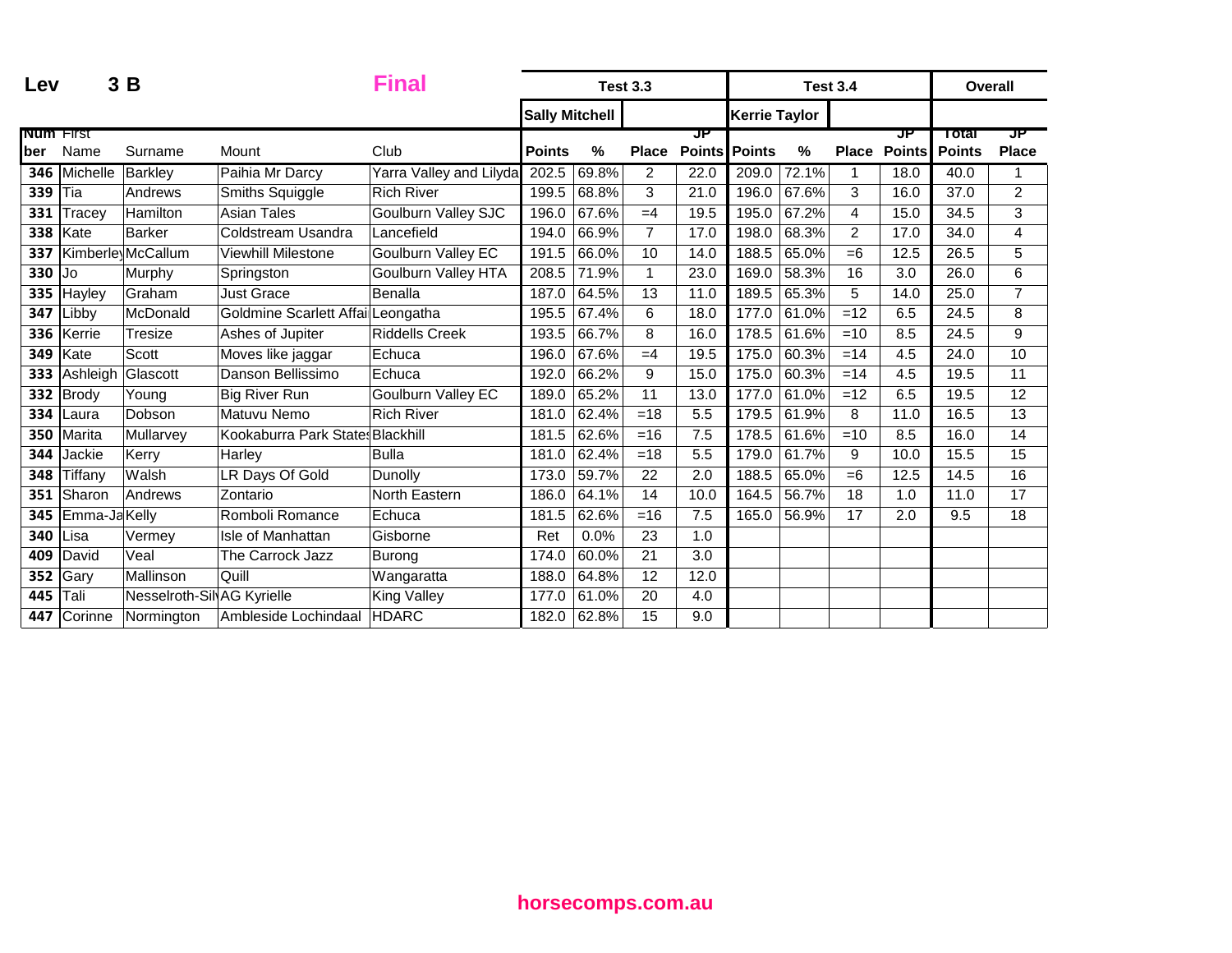| Lev               |                                  | 4 A             |                                | <b>Final</b>           | <b>Test 4.3</b> |                      |                |                            |               |       | <b>Test 4.4</b> |                     | <b>Overall</b>         |                    |
|-------------------|----------------------------------|-----------------|--------------------------------|------------------------|-----------------|----------------------|----------------|----------------------------|---------------|-------|-----------------|---------------------|------------------------|--------------------|
|                   |                                  |                 |                                |                        |                 | Johanna Sabaliauskas |                |                            | Jenni McKeown |       |                 |                     |                        |                    |
| <b>Num</b><br>ber | <b>First Name</b>                | Surname         | Mount                          | Club                   | <b>Points</b>   | %                    | <b>Place</b>   | JP<br><b>Points Points</b> |               | %     | <b>Place</b>    | JP<br><b>Points</b> | Total<br><b>Points</b> | JP<br><b>Place</b> |
| 415               | Margaret                         | Tarr            | Lacey                          | Glenlyon               | 196.0           | 81.7%                |                | 16.0                       | 174.0         | 69.6% | 5               | 12.0                | 28.0                   |                    |
| 401               | Cooper                           | <b>Jenkins</b>  | <b>Haddon Park Memphis</b>     | <b>Rich River</b>      | 181.0           | 75.4%                | 5              | 12.0                       | 188.5         | 75.4% |                 | 16.0                | 28.0                   | $\overline{2}$     |
| 412               | Natalie                          | Huon            | Amberoona Larrikin             | Echuca                 | 182.0           | 75.8%                | 4              | 13.0                       | 174.5         | 69.8% | 4               | 13.0                | 26.0                   | 3                  |
| 408               | Jenny                            | Graham          | Just Poppett                   | <b>Benalla</b>         | 195.0           | 81.3%                | $\overline{2}$ | 15.0                       | 165.0         | 66.0% | 8               | 9.0                 | 24.0                   | $\overline{4}$     |
| 402               | <b>Nicki</b>                     | <b>Chalmers</b> | Triple Zero                    | Echuca                 | 165.0           | 68.8%                | $=8$           | 8.5                        | 184.0         | 73.6% | 3               | 14.0                | 22.5                   | 5                  |
| 404               | Melissa                          | Garner          | <b>CCPark BelPhoebe</b>        | <b>Goulburn Valley</b> | 167.5           | 69.8%                | 7              | 10.0                       | 173.0         | 69.2% | 6               | 11.0                | 21.0                   | 6                  |
| 418               | <sup>-</sup> erri-Nicole Scarffe |                 | <b>Nearly Nero</b>             | <b>Broadford</b>       | 188.0           | 78.3%                | 3              | 14.0                       | 156.5         | 62.6% | 12              | 5.0                 | 19.0                   | 7                  |
| 405               | Nikita                           | <b>Brian</b>    | Choco                          | <b>Rich River</b>      | 172.0           | 71.7%                | 6              | 11.0                       | 163.0         | 65.2% | 9               | 8.0                 | 19.0                   | 8                  |
| 403               | andrea                           | <b>Barton</b>   | <b>Hillswood Celtic Prince</b> | Hurstbridge            | 152.5           | 63.5%                | 16             | 1.0                        | 186.0         | 74.4% | 2               | 15.0                | 16.0                   | 9                  |
| 411               | Debbie                           | Turco           | <b>Busker</b>                  | <b>Goulburn Valley</b> | 154.0           | 64.2%                | $=13$          | 3.0                        | 169.0         | 67.6% | 7               | 10.0                | 13.0                   | 10                 |
| 407               | Jenny                            | Daws            | Gidget                         | <b>Rose City</b>       | 160.5           | 66.9%                | 11             | 6.0                        | 159.5         | 63.8% | 10              | 7.0                 | 13.0                   | 11                 |
| 413               | Rachel                           | Rushby          | Alaska                         | Whittlesea             | 161.5           | 67.3%                | 10             | 7.0                        | 158.5         | 63.4% | 11              | 6.0                 | 13.0                   | 12                 |
| 417               | <b>Brooke</b>                    | Johnston        | My Te Scotch                   | Yarrawonga Muly        | 165.0           | 68.8%                | $=8$           | 8.5                        | 140.0         | 56.0% | 16              | 1.0                 | 9.5                    | 13                 |
| 419               | Kate                             | <b>Bentley</b>  | Ellie Mae Rose                 | <b>Rich River</b>      | 157.0           | 65.4%                | 12             | 5.0                        | 155.0         | 62.0% | 13              | 4.0                 | 9.0                    | 14                 |
| 409               | David                            | Veal            | The Carrock Jazz               | Burong                 | 154.0           | 64.2%                | $=13$          | 3.0                        | 149.5         | 59.8% | 14              | 3.0                 | 6.0                    | 15                 |
| 416               | Lynette                          | Cornish         | <b>Anvil Park Reprieve</b>     | Echuca                 | 154.0           | 64.2%                | $=13$          | 3.0                        | 145.0         | 58.0% | 15              | 2.0                 | 5.0                    | 16                 |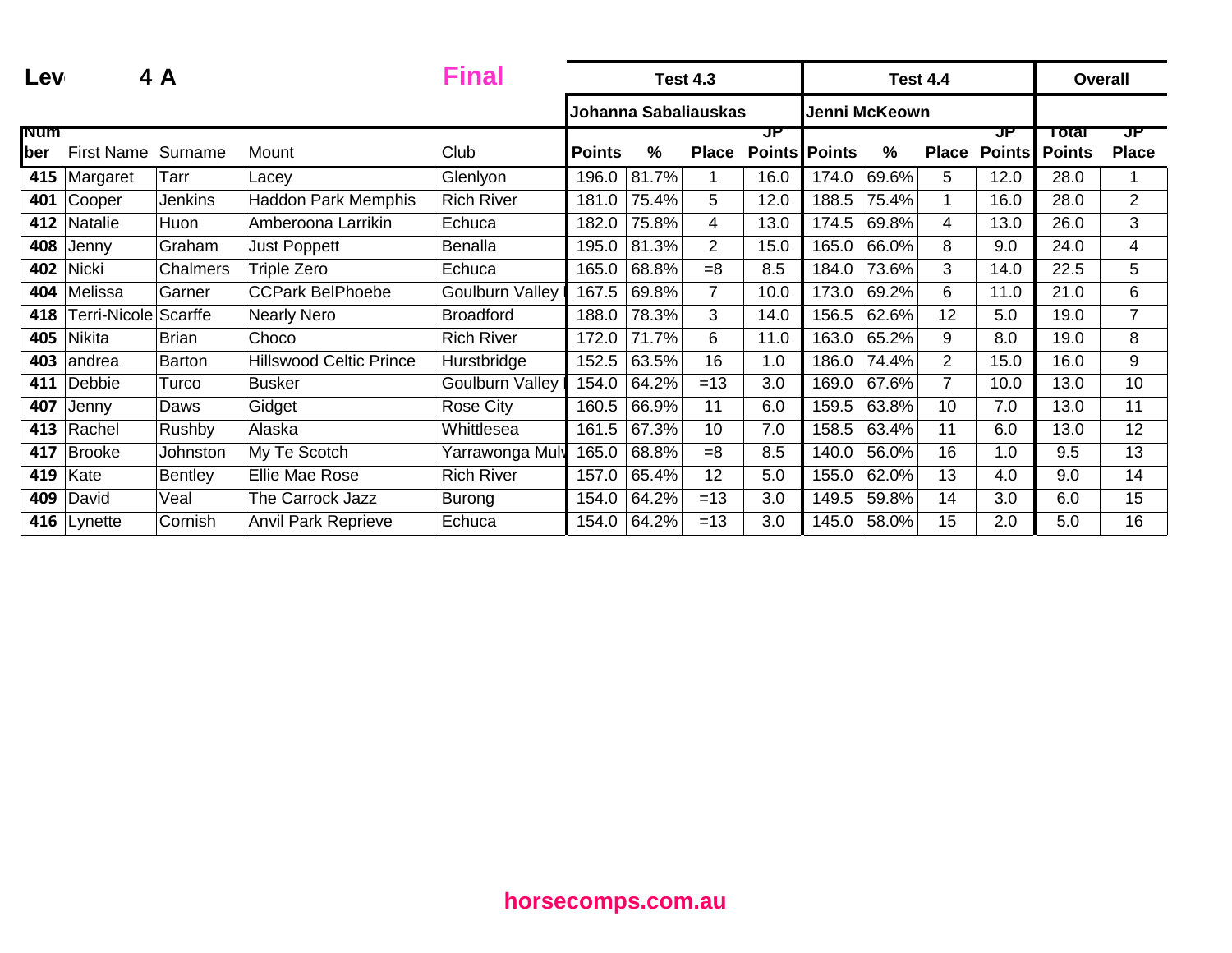| Lev              |                 | 4 B                         |                                | <b>Final</b>           | <b>Test 4.3</b>     |               |                |                      |                    | <b>Test 4.4</b> |                |               | <b>Overall</b> |                          |
|------------------|-----------------|-----------------------------|--------------------------------|------------------------|---------------------|---------------|----------------|----------------------|--------------------|-----------------|----------------|---------------|----------------|--------------------------|
|                  |                 |                             |                                |                        | <b>Liz Ellerton</b> |               |                |                      | <b>Michele Fox</b> |                 |                |               |                |                          |
| <b>Num</b> First |                 |                             |                                |                        |                     |               |                | JP                   |                    |                 |                | ਹਾ            | Total          | JP                       |
| ber              | Name            | Surname                     | Mount                          | Club                   | <b>Points</b>       | $\frac{0}{0}$ | <b>Place</b>   | <b>Points Points</b> |                    | $\%$            | <b>Place</b>   | <b>Points</b> | <b>Points</b>  | <b>Place</b>             |
| 446              | Lauren          | sellwood                    | Zorro                          | Lancefield             | 160.0               | 66.7%         | 6              | 17.0                 | 188.0              | 75.2%           | 4              | 19.0          | 36.0           | 1                        |
| 440              | Susan           | Olson                       | <b>Brave Spur</b>              | <b>Murray District</b> | 160.5               | 66.9%         | 5              | 18.0                 | 187.5              | 75.0%           | 5              | 18.0          | 36.0           | $\overline{2}$           |
| 444              | Bianca          | Patton                      | <b>Canterbury Sun Rose</b>     | <b>Willow EG</b>       | 174.5               | 72.7%         |                | 22.0                 | 179.5              | 71.8%           | 11             | 12.0          | 34.0           | 3                        |
| 437              | Alison          | Brereton                    | <b>Viewbank Bossy Boots</b>    | Lancefield             | 156.0               | 65.0%         | $=11$          | 11.5                 | 201.0              | 80.4%           | $\mathbf{1}$   | 22.0          | 33.5           | $\overline{\mathcal{A}}$ |
| 434              | Ruby            | Robinson                    | Nordic Dancer                  | Whittlesea             | 161.0               | 67.1%         | $\overline{4}$ | 19.0                 | 183.0              | 73.2%           | $=8$           | 14.5          | 33.5           | 5                        |
| 442              | Fiona           | Zampatti                    | Monolito Montoya               | Connewarre             | 162.5               | $67.7\%$      | 3              | 20.0                 | 180.0              | 72.0%           | 10             | 13.0          | 33.0           | 6                        |
| 453              | Naomi           | Slade                       | Hugh Jackman                   | Whittlesea             | 158.0               | 65.8%         | 8              | 15.0                 | 186.5              | 74.6%           | 6              | 17.0          | 32.0           | $\overline{7}$           |
| 449              | Robyn           | Sweetnam                    | Velona Ollie                   | Boneo                  | 157.5               | 65.6%         | $=9$           | 13.5                 | 184.0              | 73.6%           | $\overline{7}$ | 16.0          | 29.5           | 8                        |
| 441              | kate            | buckler                     | Niko                           | Burong                 | 145.5               | 60.6%         | 18             | 5.0                  | 196.0              | 78.4%           | $\overline{2}$ | 21.0          | 26.0           | 9                        |
| 447              |                 | Corinne Normington          | Ambleside Lochindaal           | <b>HDARC</b>           | 155.5               | 64.8%         | 13             | 10.0                 | 183.0              | 73.2%           | $=8$           | 14.5          | 24.5           | 10                       |
| 436              | Hayley          | <b>Drust</b>                | Parklands Jupiter              | <b>Goulburn Valley</b> | 173.5               | 72.3%         | $\overline{2}$ | 21.0                 | 168.0              | 67.2%           | 21             | 2.0           | 23.0           | 11                       |
| 445              | Tali            | Nesselroth-Silv AG Kyrielle |                                | <b>King Valley</b>     | Elim                | 0.0%          | 22             | 1.0                  | 190.0              | 76.0%           | 3              | 20.0          | 21.0           | 12                       |
| 438              | Natalie         | Huon                        | Winfield Pollyanna             | Echuca                 | 158.5               | 66.0%         | $\overline{7}$ | 16.0                 | 172.0              | 68.8%           | $=18$          | 4.5           | 20.5           | $\overline{13}$          |
| 451              | Wendy           | McHugh                      | Ebony                          | <b>NVSJC</b>           | 156.0               | 65.0%         | $=11$          | 11.5                 | 173.5              | 69.4%           | 17             | 6.0           | 17.5           | 14                       |
| 443              | Erica           | Preusker                    | Warrawee Hi Societee           | Lancefield             | 151.0               | 62.9%         | 15             | 8.0                  | 177.0              | 70.8%           | $=13$          | 9.5           | 17.5           | 15                       |
| 433              | Melinda Villani |                             | <b>Quamby Park Rising Star</b> | Whittlesea             | 143.5               | 59.8%         | $=19$          | 3.5                  | 178.5              | 71.4%           | 12             | 11.0          | 14.5           | 16                       |
| 435              | Jenny           | Daws                        | <b>Mystery</b>                 | Rose City              | 157.5               | 65.6%         | $=9$           | 13.5                 | 163.5              | 65.4%           | 22             | 1.0           | 14.5           | 17                       |
| 432              | Julie           | <b>Telford</b>              | <b>Cluster Rhymes</b>          | <b>Goulburn Valley</b> | 152.0               | 63.3%         | 14             | 9.0                  | 172.0              | 68.8%           | $=18$          | 4.5           | 13.5           | 18                       |
| 431              | <b>Nikita</b>   | <b>Brian</b>                | Remember to Think              | <b>Rich River</b>      | 143.5               | 59.8%         | $=19$          | 3.5                  | 177.0              | 70.8%           | $=13$          | 9.5           | 13.0           | 19                       |
| 448              | Jane            | Ashton                      | <b>Hillswood Harold</b>        | Hurstbridge            | 146.5               | 61.0%         | 17             | 6.0                  | 174.0              | 69.6%           | 16             | 7.0           | 13.0           | 20                       |
| 452              | Prue            | Lindsay-Field               | Ripple Brook Diego             | <b>Rich River</b>      | 147.0               | 61.3%         | 16             | 7.0                  | 170.5              | 68.2%           | 20             | 3.0           | 10.0           | $\overline{21}$          |
| 430              | Brooke          | Todd                        | Bailey's on ice                | Benalla                | 137.0               | 57.1%         | 21             | 2.0                  | 174.5              | 69.8%           | 15             | 8.0           | 10.0           | 22                       |